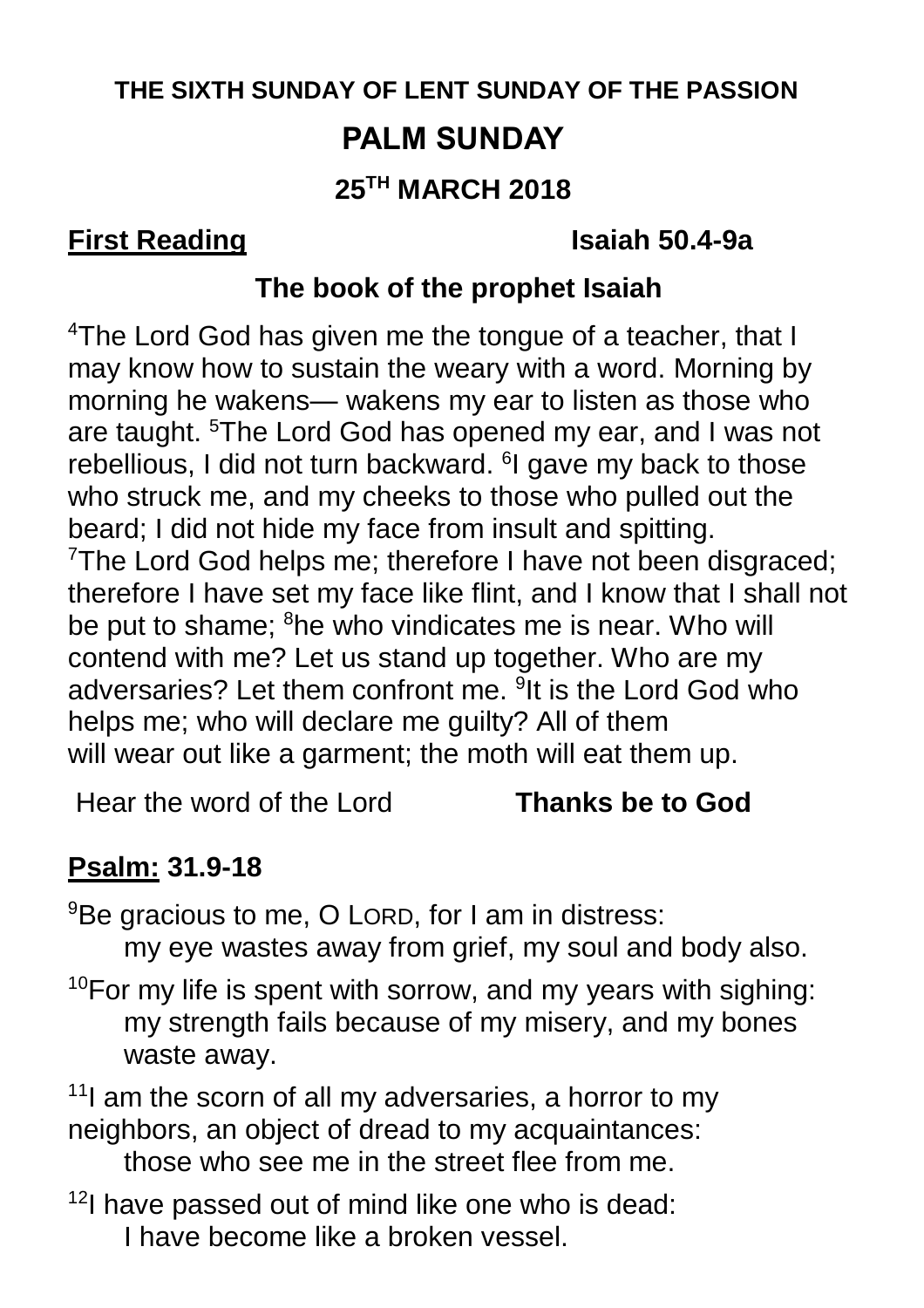<sup>13</sup>For I hear the whispering of many— terror all around!— as they scheme together against me:

as they plot to take my life.

<sup>14</sup>But I trust in you, O LORD: I say, "You are my God."

<sup>15</sup>My times are in your hand:

deliver me from the hand of my enemies and persecutors.

<sup>16</sup>Let your face shine upon your servant: save me in your steadfast love.

## **Second Reading Constraining Constraining Philippians 2.5-11**

### **A letter from Paul to the Philippians**

5 Let the same mind be in you that was in Christ Jesus, 6who, though he was in the form of God, did not regard equality with God as something to be exploited, 7but emptied himself, taking the form of a slave, being born in human likeness. And being found in human form, 8he humbled himself and became obedient to the point of death— even death on a cross. 9Therefore God also highly exalted him and gave him the name that is above every name, 10so that at the name of Jesus every knee should bend, in heaven and on earth and under the earth, 11and every tongue should confess that Jesus Christ is Lord, to the glory of God the Father.

Hear the word of the Lord. **Thanks be to God**

# **Gospel Mark 14.1-15.27**

The Gospel of our Lord Jesus Christ according to John **Glory to you Lord Jesus Christ.**

**14** It was two days before the Passover and the festival of Unleavened Bread. The chief priests and the scribes were looking for a way to arrest Jesus by stealth and kill him; <sup>2</sup> for they said, "Not during the festival, or there may be a riot among the people." <sup>3</sup> While he was at Bethany in the house of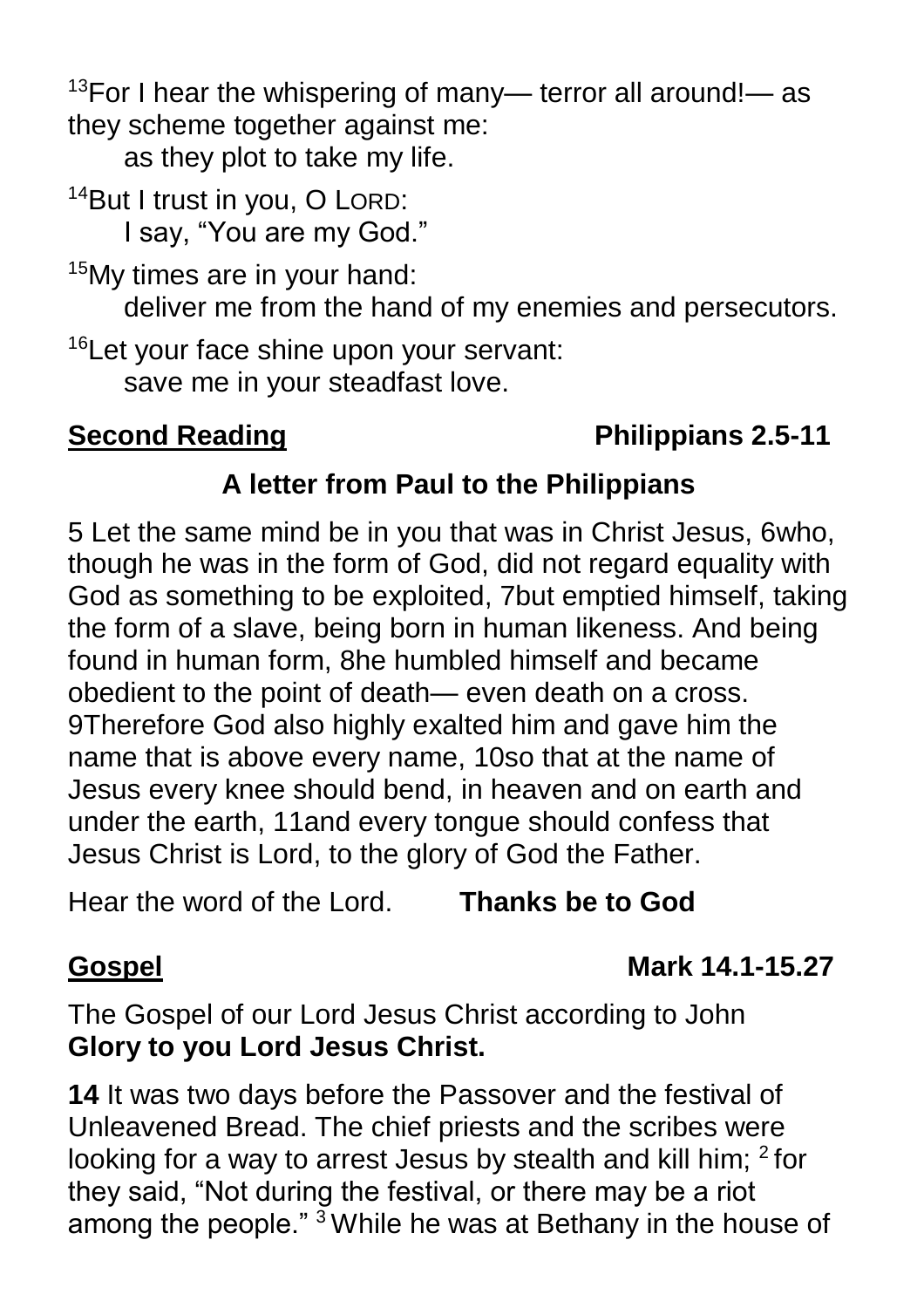Simon the leper, as he sat at the table, a woman came with an alabaster jar of very costly ointment of nard, and she broke open the jar and poured the ointment on his head. <sup>4</sup> But some were there who said to one another in anger, "Why was the ointment wasted in this way? <sup>5</sup> For this ointment could have been sold for more than three hundred denarii, and the money given to the poor." And they scolded her. <sup>6</sup> But Jesus said, "Let her alone; why do you trouble her? She has performed a good service for me. <sup>7</sup> For you always have the poor with you, and you can show kindness to them whenever you wish; but you will not always have me. <sup>8</sup> She has done what she could; she has anointed my body beforehand for its burial. <sup>9</sup> Truly I tell you, wherever the good news is proclaimed in the whole world, what she has done will be told in remembrance of her."  $10$  Then Judas Iscariot, who was one of the twelve, went to the chief priests in order to betray him to them. <sup>11</sup> When they heard it, they were greatly pleased, and promised to give him money. So he began to look for an opportunity to betray him. <sup>12</sup> On the first day of Unleavened Bread, when the Passover lamb is sacrificed, his disciples said to him, "Where do you want us to go and make the preparations for you to eat the Passover?" <sup>13</sup> So he sent two of his disciples, saying to them, "Go into the city, and a man carrying a jar of water will meet you; follow him, <sup>14</sup> and wherever he enters, say to the owner of the house, 'The Teacher asks, Where is my guest room where I may eat the Passover with my disciples?<sup>" 15</sup> He will show you a large room upstairs, furnished and ready. Make preparations for us there." <sup>16</sup> So the disciples set out and went to the city, and found everything as he had told them; and they prepared the Passover meal.  $17$  When it was evening, he came with the twelve. <sup>18</sup> And when they had taken their places and were eating, Jesus said, "Truly I tell you, one of you will betray me, one who is eating with me." <sup>19</sup> They began to be distressed and to say to him one after another, "Surely, not I?" <sup>20</sup> He said to them, "It is one of the twelve, one who is dipping bread into the bowl with me. <sup>21</sup> For the Son of Man goes as it is written of him,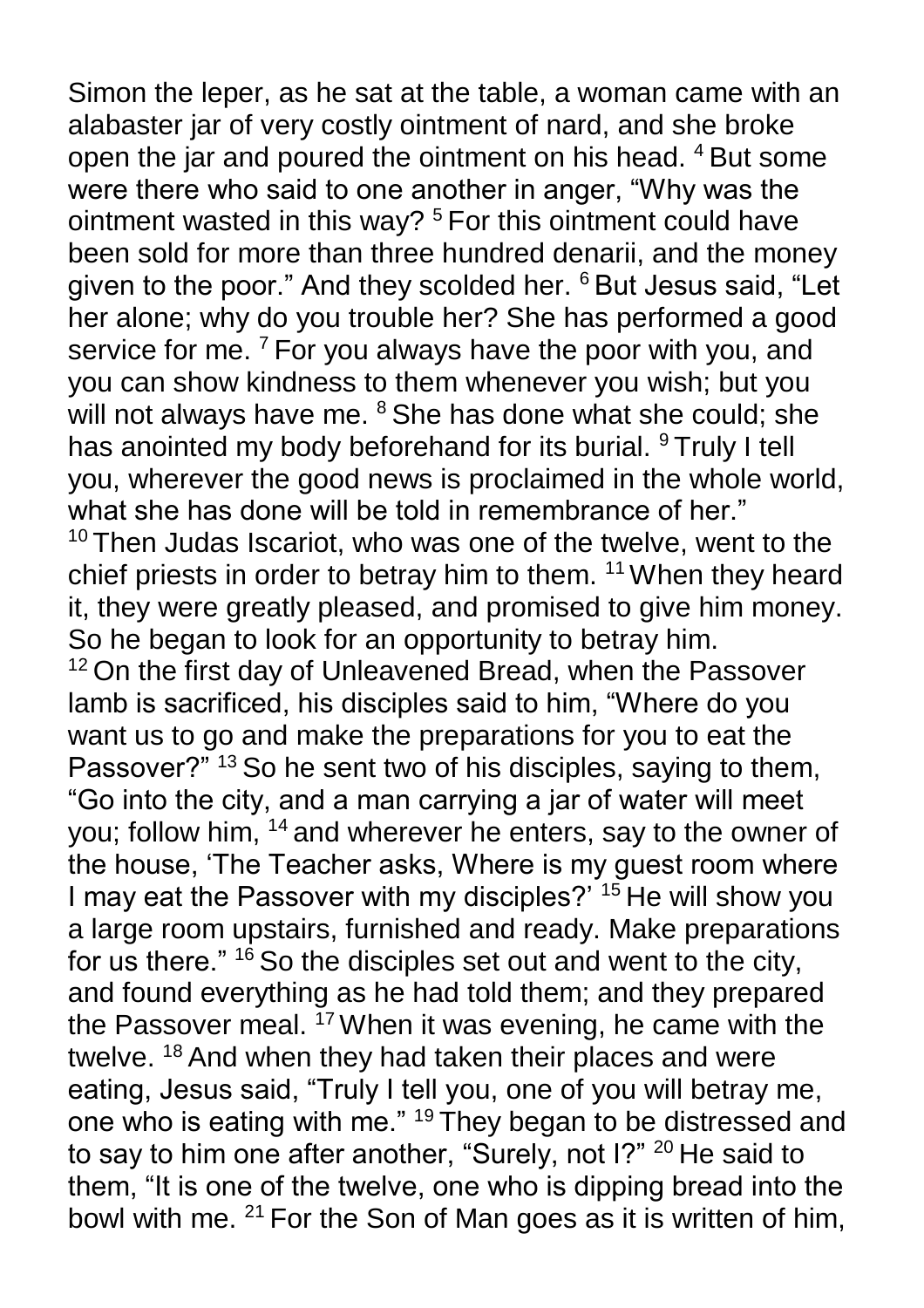but woe to that one by whom the Son of Man is betrayed! It would have been better for that one not to have been born."  $22$  While they were eating, he took a loaf of bread, and after blessing it he broke it, gave it to them, and said, "Take; this is my body." <sup>23</sup> Then he took a cup, and after giving thanks he gave it to them, and all of them drank from it. <sup>24</sup> He said to them, "This is my blood of the covenant, which is poured out for many. <sup>25</sup> Truly I tell you, I will never again drink of the fruit of the vine until that day when I drink it new in the kingdom of God." <sup>26</sup> When they had sung the hymn, they went out to the Mount of Olives. <sup>27</sup> And Jesus said to them, "You will all become deserters; for it is written, 'I will strike the shepherd, and the sheep will be scattered.' <sup>28</sup> But after I am raised up. I will go before you to Galilee." <sup>29</sup> Peter said to him, "Even though all become deserters, I will not." <sup>30</sup> Jesus said to him, "Truly I tell you, this day, this very night, before the cock crows twice, you will deny me three times." <sup>31</sup> But he said vehemently, "Even though I must die with you, I will not deny you." And all of them said the same. <sup>32</sup> They went to a place called Gethsemane; and he said to his disciples, "Sit here while I pray." <sup>33</sup> He took with him Peter and James and John, and began to be distressed and agitated. <sup>34</sup> And he said to them, "I am deeply grieved, even to death; remain here, and keep awake." <sup>35</sup> And going a little farther, he threw himself on the ground and prayed that, if it were possible, the hour might pass from him. <sup>36</sup> He said, "Abba, Father, for you all things are possible; remove this cup from me; yet, not what I want, but what you want." <sup>37</sup> He came and found them sleeping; and he said to Peter, "Simon, are you asleep? Could you not keep awake one hour? <sup>38</sup> Keep awake and pray that you may not come into the time of trial; the spirit indeed is willing, but the flesh is weak." <sup>39</sup> And again he went away and prayed, saying the same words. <sup>40</sup> And once more he came and found them sleeping, for their eyes were very heavy; and they did not know what to say to him. <sup>41</sup> He came a third time and said to them, "Are you still sleeping and taking your rest? Enough! The hour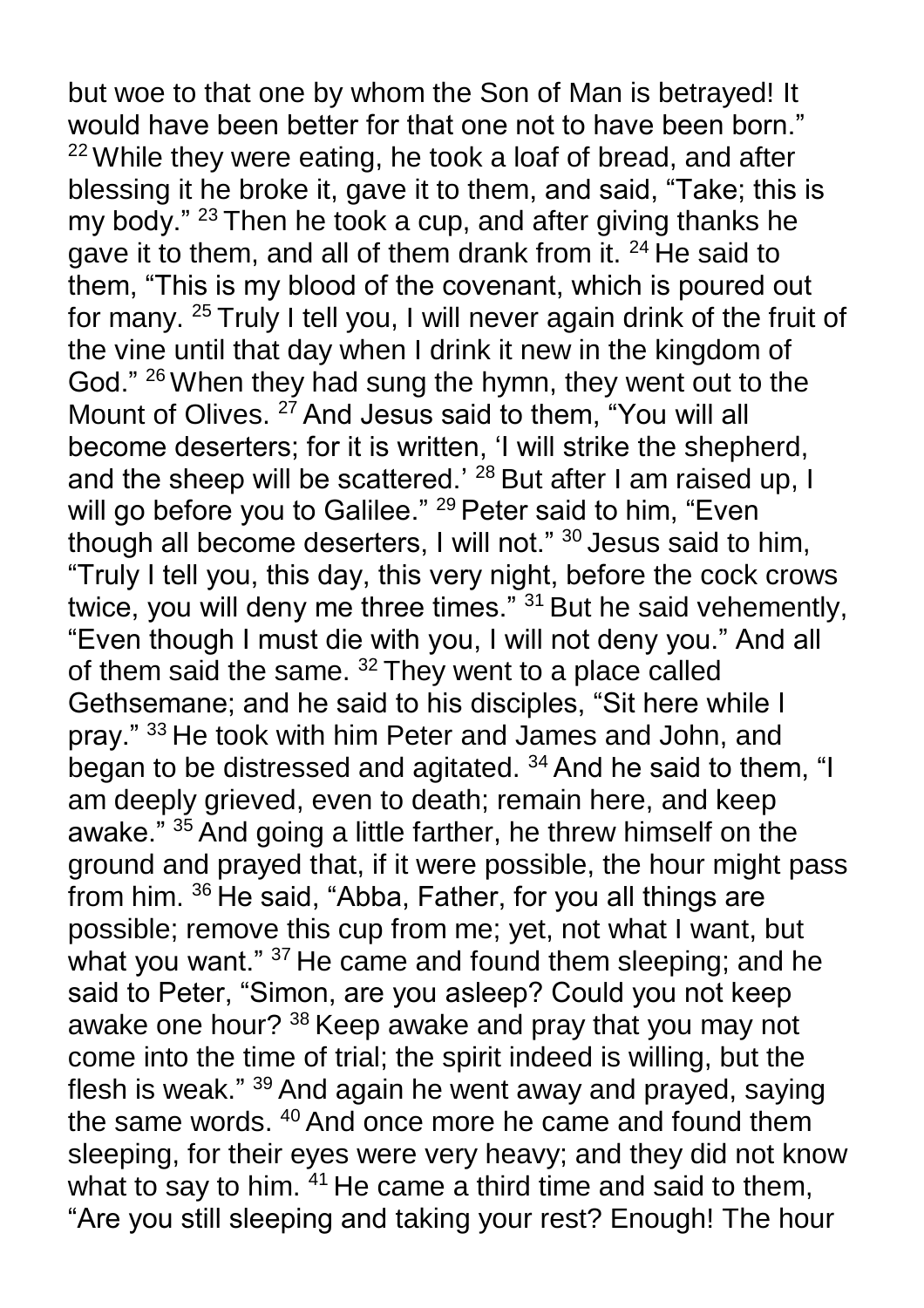has come; the Son of Man is betrayed into the hands of sinners. <sup>42</sup> Get up, let us be going. See, my betrayer is at hand." <sup>43</sup> Immediately, while he was still speaking, Judas, one of the twelve, arrived; and with him there was a crowd with swords and clubs, from the chief priests, the scribes, and the elders. <sup>44</sup> Now the betrayer had given them a sign, saying, "The one I will kiss is the man; arrest him and lead him away under guard." <sup>45</sup> So when he came, he went up to him at once and said, "Rabbi!" and kissed him. <sup>46</sup> Then they laid hands on him and arrested him. <sup>47</sup> But one of those who stood near drew his sword and struck the slave of the high priest, cutting off his ear. <sup>48</sup> Then Jesus said to them, "Have you come out with swords and clubs to arrest me as though I were a bandit? <sup>49</sup> Day after day I was with you in the temple teaching, and you did not arrest me. But let the scriptures be fulfilled."  $\frac{50}{50}$  All of them deserted him and fled.  $51$  A certain young man was following him, wearing nothing but a linen cloth. They caught hold of him, <sup>52</sup> but he left the linen cloth and ran off naked. <sup>53</sup> They took Jesus to the high priest; and all the chief priests, the elders, and the scribes were assembled. <sup>54</sup> Peter had followed him at a distance, right into the courtyard of the high priest; and he was sitting with the guards, warming himself at the fire. <sup>55</sup> Now the chief priests and the whole council were looking for testimony against Jesus to put him to death; but they found none. <sup>56</sup> For many gave false testimony against him, and their testimony did not agree. <sup>57</sup> Some stood up and gave false testimony against him, saying, <sup>58</sup> "We heard him say, 'I will destroy this temple that is made with hands, and in three days I will build another, not made with hands.' " <sup>59</sup> But even on this point their testimony did not agree. <sup>60</sup> Then the high priest stood up before them and asked Jesus, "Have you no answer? What is it that they testify against you?" <sup>61</sup> But he was silent and did not answer. Again the high priest asked him, "Are you the Messiah, the Son of the Blessed One?" <sup>62</sup> Jesus said, "I am; and 'you will see the Son of Man seated at the right hand of the Power,' and 'coming with the clouds of heaven.' " 63 Then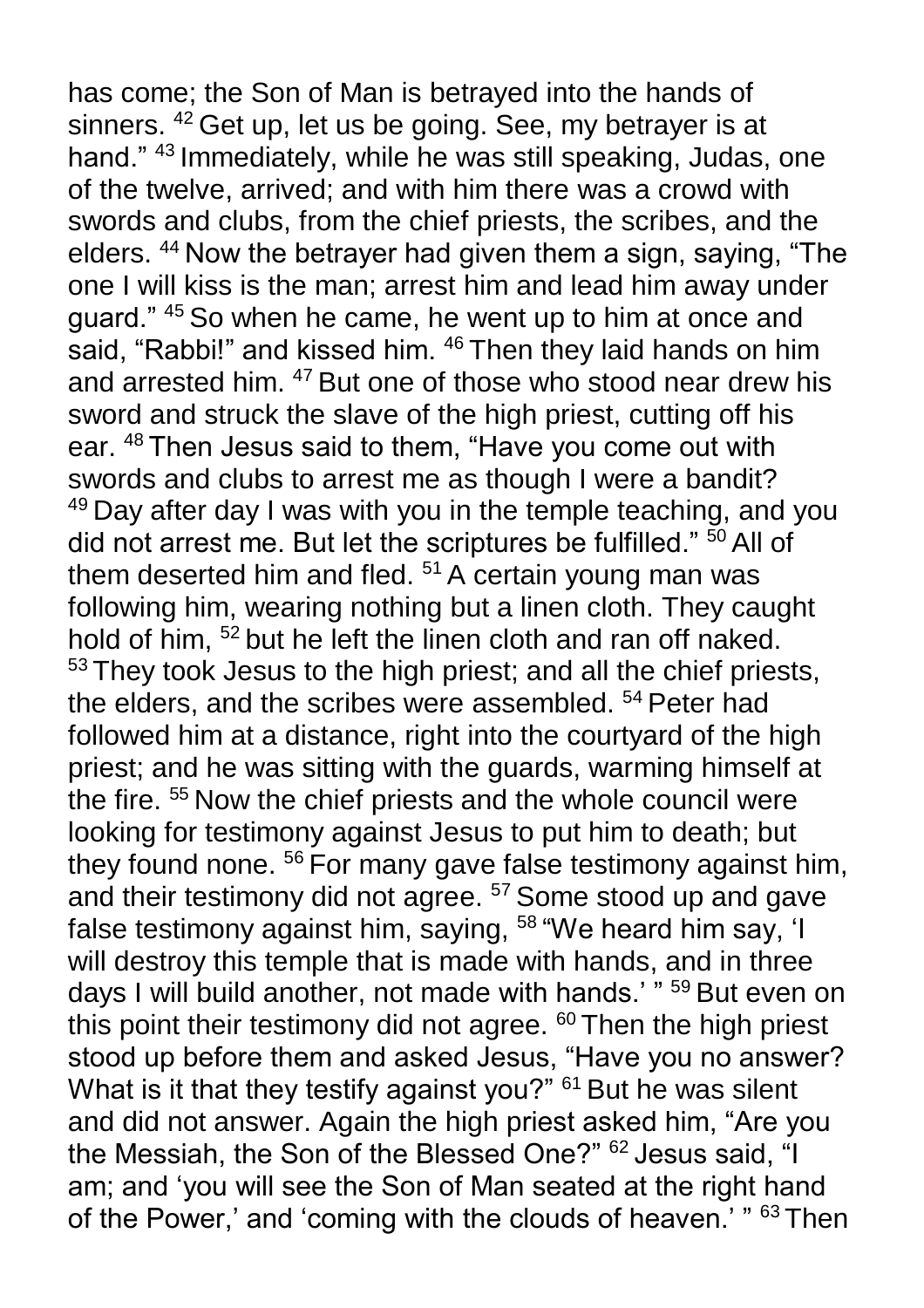the high priest tore his clothes and said, "Why do we still need witnesses?  $64$  You have heard his blasphemy! What is your decision?" All of them condemned him as deserving death. <sup>65</sup> Some began to spit on him, to blindfold him, and to strike him, saying to him, "Prophesy!" The guards also took him over and beat him. <sup>66</sup> While Peter was below in the courtyard, one of the servant-girls of the high priest came by. <sup>67</sup> When she saw Peter warming himself, she stared at him and said, "You also were with Jesus, the man from Nazareth." <sup>68</sup> But he denied it, saying, "I do not know or understand what you are talking about." And he went out into the forecourt. Then the cock crowed. <sup>69</sup> And the servant-girl, on seeing him, began again to say to the bystanders, "This man is one of them." <sup>70</sup> But again he denied it. Then after a little while the bystanders again said to Peter, "Certainly you are one of them; for you are a Galilean."<sup>71</sup> But he began to curse, and he swore an oath, "I do not know this man you are talking about." <sup>72</sup> At that moment the cock crowed for the second time. Then Peter remembered that Jesus had said to him, "Before the cock crows twice, you will deny me three times." And he broke down and wept. **15** As soon as it was morning, the chief priests held a consultation with the elders and scribes and the whole council. They bound Jesus, led him away, and handed him over to Pilate. <sup>2</sup> Pilate asked him, "Are you the King of the Jews?" He answered him, "You say so." <sup>3</sup> Then the chief priests accused him of many things. <sup>4</sup> Pilate asked him again, "Have you no answer? See how many charges they bring against you." <sup>5</sup> But Jesus made no further reply, so that Pilate was amazed. <sup>6</sup> Now at the festival he used to release a prisoner for them, anyone for whom they asked. <sup>7</sup> Now a man called Barabbas was in prison with the rebels who had committed murder during the insurrection. <sup>8</sup> So the crowd came and began to ask Pilate to do for them according to his custom. <sup>9</sup> Then he answered them, "Do you want me to release for you the King of the Jews?" <sup>10</sup> For he realized that it was out of jealousy that the chief priests had handed him over.  $11$  But the chief priests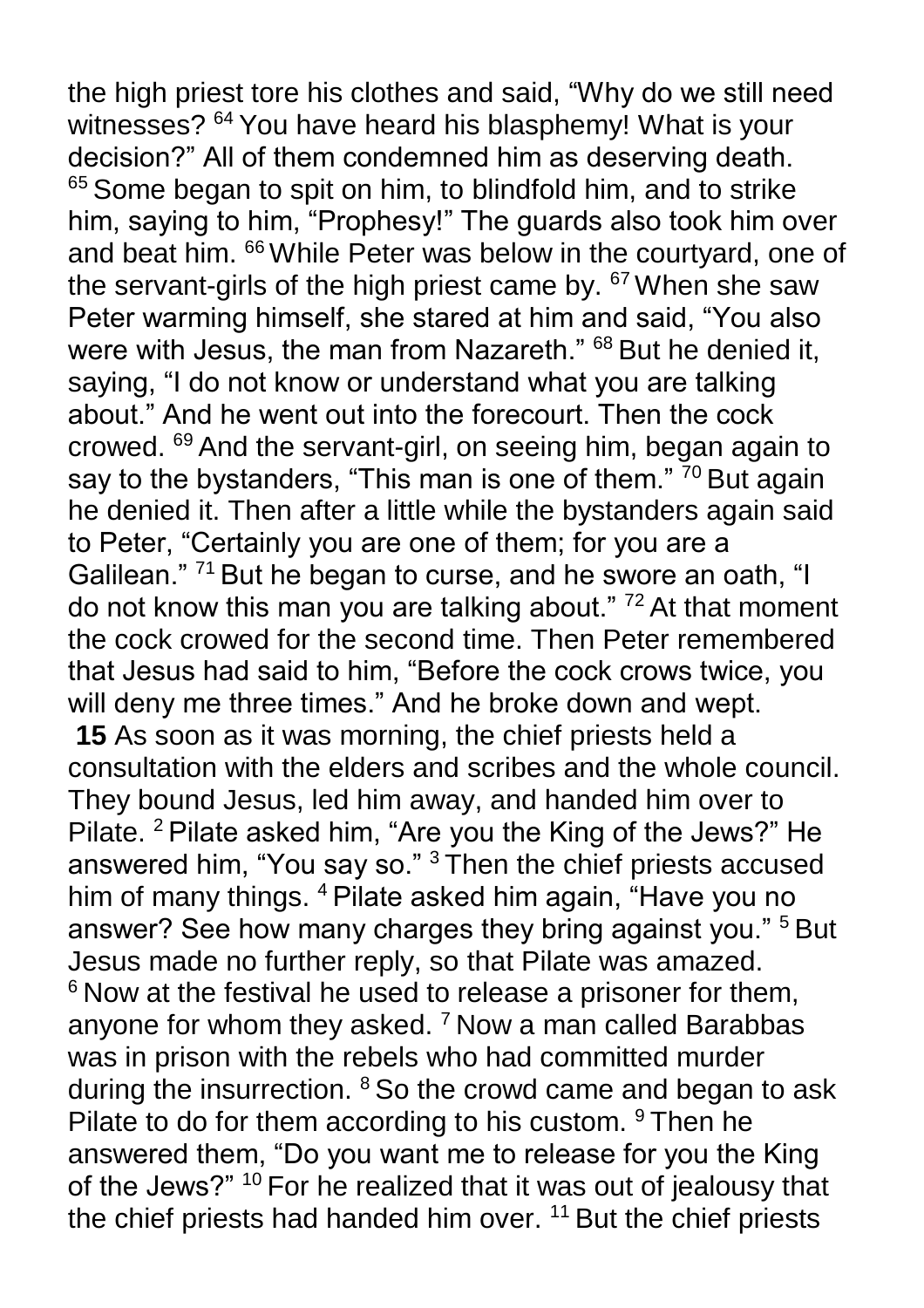stirred up the crowd to have him release Barabbas for them instead. <sup>12</sup> Pilate spoke to them again, "Then what do you wish me to do with the man you call the King of the Jews?"<sup>13</sup> They shouted back, "Crucify him!" <sup>14</sup> Pilate asked them, "Why, what evil has he done?" But they shouted all the more, "Crucify him!" <sup>15</sup> So Pilate, wishing to satisfy the crowd, released Barabbas for them; and after flogging Jesus, he handed him over to be crucified. <sup>16</sup> Then the soldiers led him into the courtyard of the palace (that is, the governor's headquarters); and they called together the whole cohort. <sup>17</sup> And they clothed him in a purple cloak; and after twisting some thorns into a crown, they put it on him. <sup>18</sup> And they began saluting him, "Hail, King of the Jews!" <sup>19</sup> They struck his head with a reed, spat upon him, and knelt down in homage to him. <sup>20</sup> After mocking him, they stripped him of the purple cloak and put his own clothes on him. Then they led him out to crucify him. <sup>21</sup> They compelled a passer-by, who was coming in from the country, to carry his cross; it was Simon of Cyrene, the father of Alexander and Rufus. <sup>22</sup> Then they brought Jesus to the place called Golgotha (which means the place of a skull).  $23$  And they offered him wine mixed with myrrh; but he did not take it.  $24$  And they crucified him, and divided his clothes among them, casting lots to decide what each should take. <sup>25</sup> It was nine o'clock in the morning when they crucified him. <sup>26</sup> The inscription of the charge against him read, "The King of the Jews." <sup>27</sup> And with him they crucified two bandits, one on his right and one on his left.

The Gospel of the Lord **Praise to you Lord Jesus Christ.**

### **Sentence**

At the name of Jesus, every knee shall bend, in heaven and on earth and under the earth, and every tongue confess that Jesus Christ is Lord, to the glory of God the Father.

Philippians 2.10-11